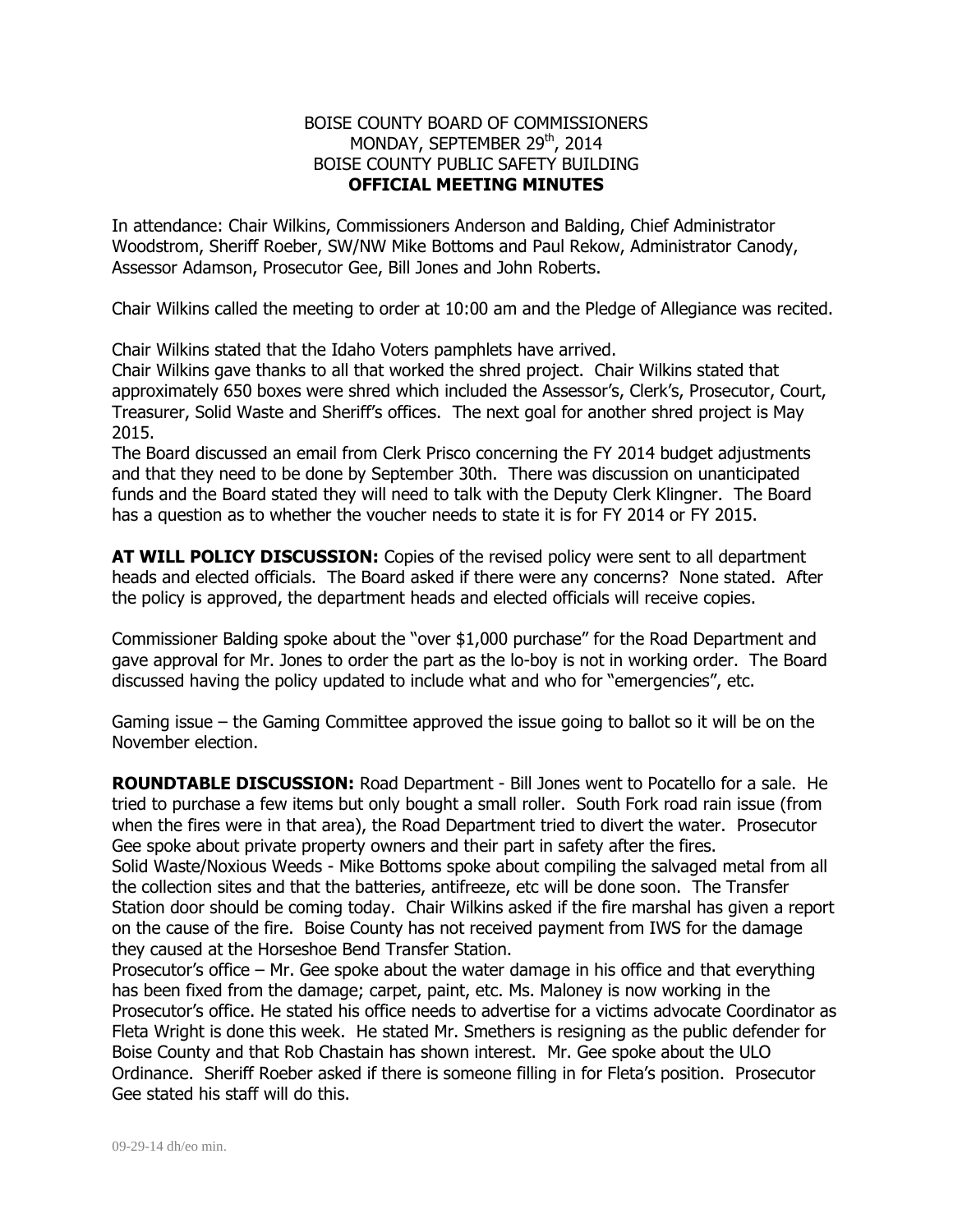Emergency Management Services – Sheriff's community room is the emergency services room now. John Roberts spoke about generators that need to have maintenance done on them and he is having someone do that. Mr. Roberts spoke about the fire departments and stated that he needs to sort through who needs fire mou's.

Sheriff's Department - Sheriff Roeber spoke about the fire departments going into others areas to help out. John Roberts spoke about the Tri-County Agreement. Chair Wilkins asked Sheriff Roeber how they handle the possible liability of other entities being hired to protect homes. Sheriff Roeber stated they are heading into the search and rescue season where they usually average three rescues a week. Sheriff Roeber spoke about the LEPC and to simplify the ICS form and he talked about making their books to fit in officer pockets so they get used and not left in vehicle.

P&Z – Administrator Rora Canody stated a new employee started working in her office. She is Malinda Turner. Ms. Canody spoke about the ULO document and meetings. She stated the meetings will be in Idaho City, Garden Valley and Horseshoe Bend. Comments will be received until October  $16<sup>th</sup>$ , after that they review them and get them to the Board of County Commissioners. The ULO public hearing with the Board of County Commissioners will be on October 28<sup>th</sup>. Prosecutor Gee added that this ordinance consolidates a few other documents

and affects all departments in one way or another.

Chair Wilkins adjourned this portion of the meeting and stated to reconvene at the Miner's Exchange Building this afternoon.

The meeting was reconvened at 1:30 pm in the Boise County Commissioner Meeting Room, Miner's Exchange Building, Idaho City

In attendance: Chair Wilkins, Commissioners Balding and Anderson, Prosecutor Gee and Chief Administrator Woodstrom.

**ULO COMMITTEE MEETING SCHEDULE/COORDINATION:** P&Z Administrator Canody handed out the notice for open houses, public hearing and comment form. There was discussion of the email addresses for all comments. Open houses are October  $6<sup>th</sup>$  in Idaho City, October  $8<sup>th</sup>$  in Garden Valley and October  $9<sup>th</sup>$  in Horseshoe Bend. The public hearing, with the P&Z Commission, will be October  $16<sup>th</sup>$  in the Idaho City Courthouse at 6:30 pm. There was discussion on grandfathering of open projects. This is to be brought up to the P&Z Commission. P&Z will be on the agenda on October  $28<sup>th</sup>$  for FCO's of the ULO and for possible continuation on Friday, November  $7<sup>th</sup>$ . (Because of elections, the meeting will be on Friday, November  $7<sup>th</sup>$  from 9:00 am to 11:00 am for the ULO discussion and the Prosecutor will be at 11:00 am and the afternoon will be the regular morning work.) The legal notice will be for the public hearing on December  $2^{nd}$  from  $4:30 - 6:30$  pm for ULO. Commissioner Anderson stated she would like three public hearings. The public hearings will be December 3<sup>rd</sup> at the GV Senior Center from  $4:30$  to  $6:30$  pm, December  $4<sup>th</sup>$  at the Horseshoe Bend Ladies Club from  $4:30$  to 6:30 pm and the December  $2^{nd}$  regular meeting is from 1:00 pm to 4:30 pm and then the ULO meeting will be from 4:30 pm to 6:30 pm. The FCO's will be reviewed on Friday, December  $12<sup>th</sup>$  (regular meeting) as there will not be a meeting on the  $9<sup>th</sup>$ . The final adoption will be on December 16<sup>th</sup>. There is no meeting the week of December 22<sup>nd</sup>.

**TITLE III PROJECT COMMITMENT:** \$126,010.74 is available. There was discussion on resolutions from Commissioner Anderson on commitment of funds. The resolutions have been tabled until tomorrow for review and final setup by the Clerk's office.